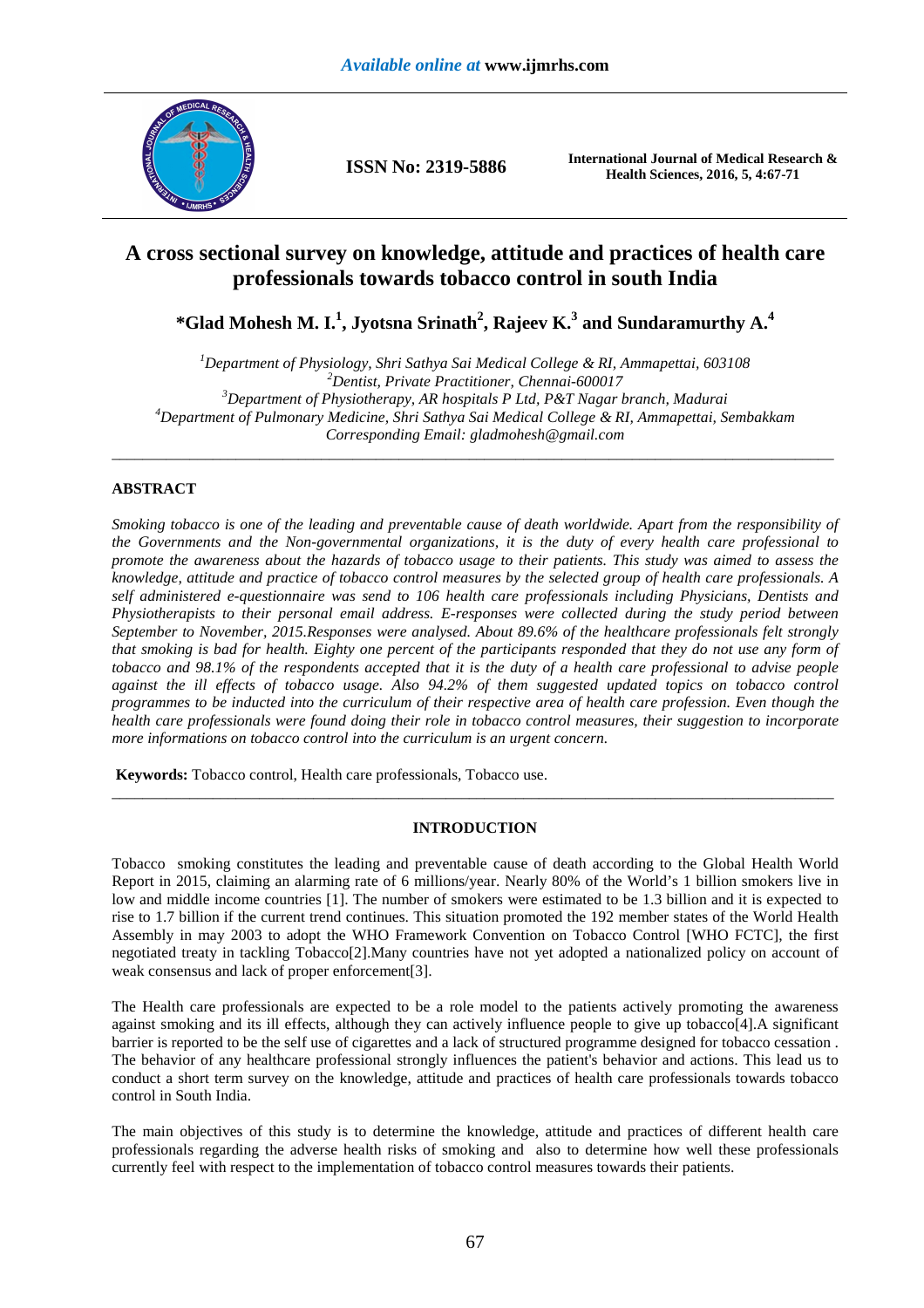### **MATERIALS AND METHODS**

*\_\_\_\_\_\_\_\_\_\_\_\_\_\_\_\_\_\_\_\_\_\_\_\_\_\_\_\_\_\_\_\_\_\_\_\_\_\_\_\_\_\_\_\_\_\_\_\_\_\_\_\_\_\_\_\_\_\_\_\_\_\_\_\_\_\_\_\_\_\_\_\_\_\_\_\_\_\_*

This was a descriptive cross-sectional study and was conducted in accordance with the ethical standards laid down in the declaration of Helsinki(1964).E-questionnaire was anonymous, did not contain any critical questions and confidentiality of the data were maintained.

A self administered e-questionnaire was send to 125 health care professionals that includes Physicians, Dentists and Physiotherapist to their personal email address. The questionnaire was designed in the open source google forms with 30 questions to answer. Google forms are online collaborative software designed to easily produce surveys online and then upload their corresponding answers to Microsoft excel for easy statistical analysis. The participants of the survey were also provided with an online consent form which recorded their response, after which they participated in the survey. All questions had choices to choose and the responses were pooled in an excel sheet automatically. Duplication of the response by a single respondent was cross checked. The study period extended between September to November, 2015.We were able to accumulate responses from 107 participants, however we have to reject 2 responses due to the incomplete data given. Final data was then coded and analysed for percentage distribution of the parameters we were looking into.

### **RESULTS**

A total of 125 questionnaires were administered to the health professionals of 3 different sections of health care. Of which 107 responded(response rate 85.6%), 2 with incomplete responses was dropped out from the study. Distribution of the participants by age, gender and profession were given in table 1.

| Variable            | Number | Percentage |
|---------------------|--------|------------|
| <b>Sex</b>          |        |            |
| Male                | 54     | 51.42      |
| Female              | 51     | 48.57      |
| Age group           |        |            |
| $23-27$ years       | 60     | 57.14      |
| $28-32$ years       | 25     | 23.80      |
| 33-37 years         | 17     | 16.19      |
| 38-42 years         | 03     | 02.85      |
| Field of healthcare |        |            |
| Physician           | 28     | 26.66      |
| Dentist             | 51     | 48.57      |
| Physiotherapist     | 26     | 24.76      |
| Type of job         |        |            |
| General practice    | 80     | 76.19      |
| Teaching            | 19     | 18.09      |
| Post graduate       | 06     | 05.71      |

**Table 1.Representation of the health professionals by Age, Gender and Profession** 

Table 2 explains the details on the tobacco usage among the health care professionals. Results showed a good percentage of them not using tobacco, however nearly 11.42% of them used tobacco. These health care professionals quitting tobacco is the need of the hour.

| Variable                 | Number | Percentage |
|--------------------------|--------|------------|
| Tobacco use              |        |            |
| Yes                      | 12     | 11.42      |
| No                       | 93     | 88.57      |
| Type of tobacco used     |        |            |
| Smoking                  | 11     | 10.47      |
| <b>Smokeless</b>         | 01     | 00.95      |
| Not applicable           | 93     | 88.57      |
| Number of cigarettes/day |        |            |
| <5                       | 08     | 07.61      |
| $6-10$                   | 03     | 02.85      |
| $11 - 15$                | 01     | 00.95      |
| Not applicable           | 93     | 88.57      |

**Table 2.Details on tobacco usage among the participants** 

Although participants were from three different sectors of health care, representation of dental professionals outnumbered the other two in responding. Most of them (75%) did clinical practice and hence their relevance in dealing with tobacco control measures in the community is fulfilled. Young health care professionals who attend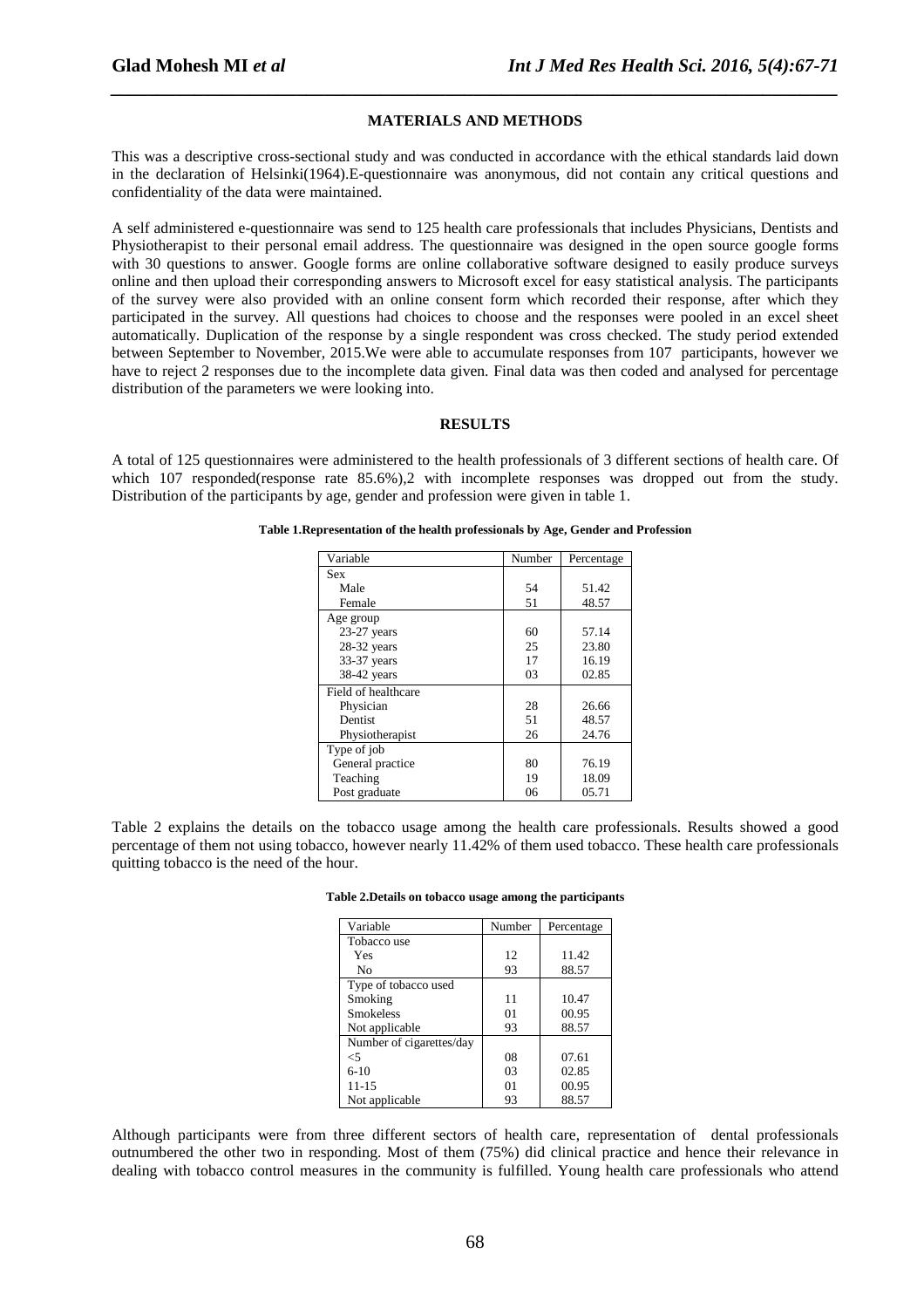less than fifty patients in a week who get a lot of time to attend and care for their patients have responded. Their concern for their patients about the harmful effects of smoking is also impressive(83%)(Table 3). Nearly  $3/4<sup>th</sup>$  of them have learned to understand that smoking is associated with only lung cancer, however it indicates that there is fallback in the knowledge about the ill effects caused by smoking. This needs to be addressed by including a comprehensive chapter on the ill-effects of smoking in the curriculum of all the three health sector courses.

*\_\_\_\_\_\_\_\_\_\_\_\_\_\_\_\_\_\_\_\_\_\_\_\_\_\_\_\_\_\_\_\_\_\_\_\_\_\_\_\_\_\_\_\_\_\_\_\_\_\_\_\_\_\_\_\_\_\_\_\_\_\_\_\_\_\_\_\_\_\_\_\_\_\_\_\_\_\_*

| Variable                                                                                     | Number | Percentage |
|----------------------------------------------------------------------------------------------|--------|------------|
| Years of clinical practice                                                                   |        |            |
| $1 - 5$                                                                                      | 78     | 74.28      |
| $6-10$                                                                                       | 18     | 17.14      |
| >11                                                                                          | 09     | 08.57      |
| No of patients handled/week,                                                                 |        |            |
|                                                                                              |        |            |
| < 50                                                                                         | 74     | 70.47      |
| 51-100                                                                                       | 23     | 21.90      |
| >100                                                                                         | 08     | 07.61      |
| Are you concerned about the harmful effects of smoking (active $\&$ passive) on your health? |        |            |
| Very concerned                                                                               | 87     | 82.85      |
| Fairly concerned                                                                             | 15     | 14.28      |
| Slightly concerned                                                                           | 01     | 00.95      |
| Not concerned                                                                                | 02     | 01.90      |
| Which of the disease is in close association with smoking?                                   |        |            |
| Lung cancer                                                                                  |        |            |
| Oral cancer                                                                                  | 79     | 75.23      |
| Leukoplakia                                                                                  | 24     | 22.85      |
|                                                                                              | 02     | 01.90      |
| How often you smoke while at work?                                                           |        |            |
| Never                                                                                        | 07     | 06.66      |
| Occassionally                                                                                | 04     | 03.80      |
| Frequently                                                                                   | 01     | 00.95      |
| Not applicable                                                                               | 93     | 88.57      |

Study participants were highly motivated to check with their patient's smoking habit(78%).While a minimum of these professionals(12%) who do not have a habit of advising their patients to quit tobacco is of serious concern as the health care professionals are entitled to guide, counsel and advice their patients for a better living. This section of health care professionals need to be motivated though (table 4).

|  | Table 4. Details on the tobacco control measures undertaken by the participants |  |
|--|---------------------------------------------------------------------------------|--|
|  |                                                                                 |  |

| Variable                                                   | Number | Percentage |
|------------------------------------------------------------|--------|------------|
| Do you routinely enquire the patient about their smoking   |        |            |
| habit.                                                     |        |            |
| Yes                                                        | 82     | 78.09      |
| N <sub>0</sub>                                             | 23     | 21.90      |
| Do you advice your patients to stop smoking                |        |            |
| A11                                                        | 37     | 35.23      |
| $<$ 30%                                                    | 10     | 09.52      |
| 30-70%                                                     | 24     | 22.85      |
| >70%                                                       | 22     | 20.95      |
| None                                                       | 12     | 11.42      |
| Do you have a No Smoking board in your patient waiting     |        |            |
| room,                                                      |        |            |
| Yes                                                        | 36     | 34.28      |
| No                                                         | 69     | 65.71      |
| Do you enforce No smoking at your clinic,                  |        |            |
| Yes                                                        | 70     | 66.67      |
| N <sub>0</sub>                                             | 35     | 33.34      |
| How often would you advice against smoking?                |        |            |
| 1.only when patients have symptoms/diagnosis of            | 47     | 44.76      |
| smoking related diseases.                                  |        |            |
| 2. only when the patient himself raises the question about | 11     | 10.47      |
| smoking                                                    |        |            |
| 3. Only when a patient is a smoker who has no symptoms     | 47     | 44.76      |
| /diagnosis of smoking related diseases and does not        |        |            |
| himself raises the question about smoking.                 |        |            |

Advocacy in all forms is promoted by Governments and Non-governmental organizations to quit smoking. But in our study only 65% of health care practitioners had "No smoking" sign boards in their clinical set up. This could be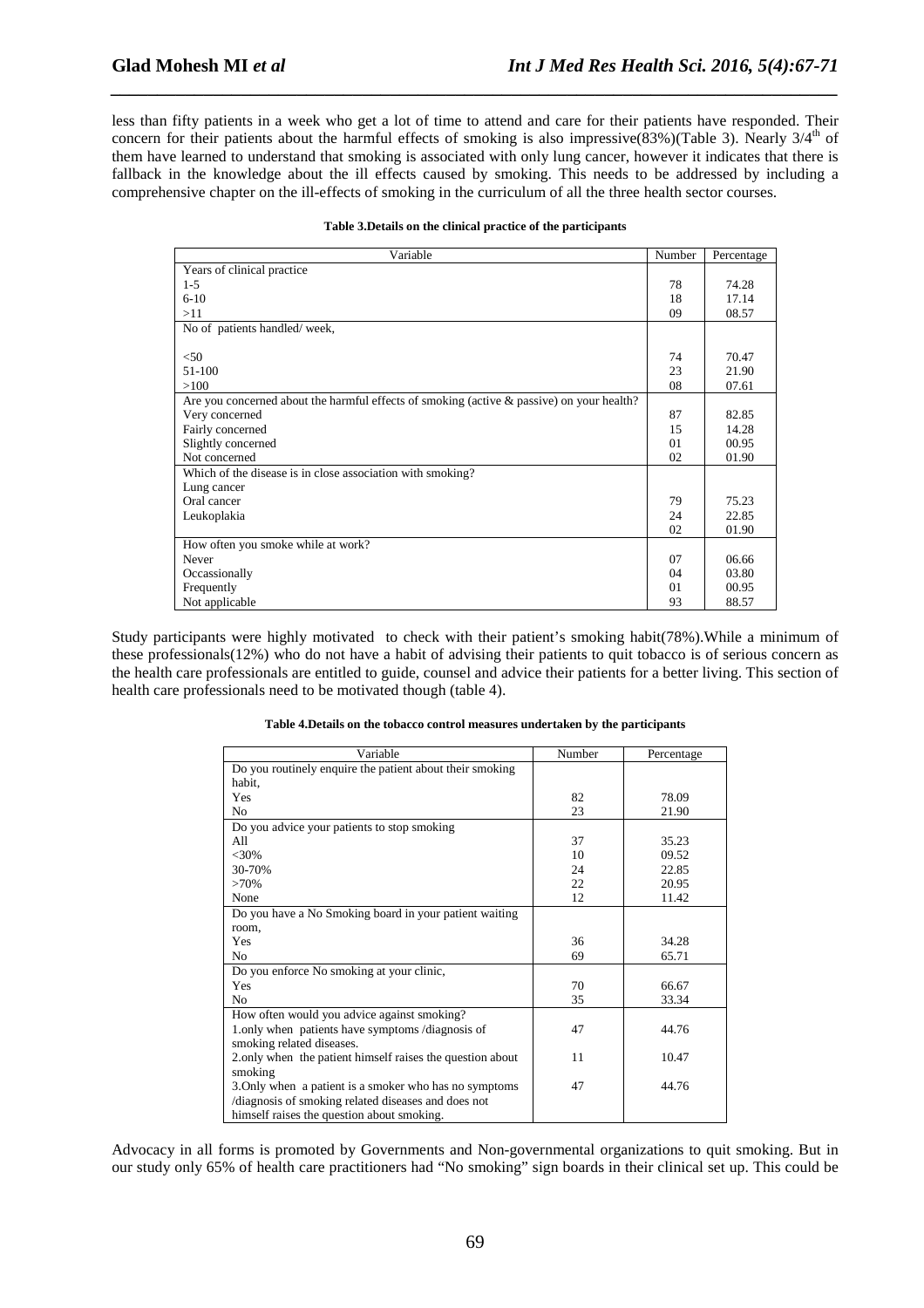improved such that every smoker/ tobacco user visiting a health clinic gets an opportunity to look into the advocacy against smoking.

*\_\_\_\_\_\_\_\_\_\_\_\_\_\_\_\_\_\_\_\_\_\_\_\_\_\_\_\_\_\_\_\_\_\_\_\_\_\_\_\_\_\_\_\_\_\_\_\_\_\_\_\_\_\_\_\_\_\_\_\_\_\_\_\_\_\_\_\_\_\_\_\_\_\_\_\_\_\_*

Ninety percent of the respondents accepted it to be the duty of the health care professional to convince people to stop smoking, however most them agreed that they will not advice unless the patient himself raised the problems related to smoking. Ninety one percent of people reported that better communication could bring about better tobacco control as far as laymen are considered. Thirty percent of people opted for more knowledge on tobacco control and nearly 95% of the respondents suggested their respective curriculum to have more inputs on tobacco control measures by the government(table 5).

| Variable                                                                                                    | Number | Percentage |
|-------------------------------------------------------------------------------------------------------------|--------|------------|
| It's the duty of the health care professional to convince people to stop smoking.                           |        |            |
| Yes                                                                                                         | 94     | 89.52      |
| No.                                                                                                         | 11     | 10.47      |
| It's the responsibility of the a health care professional to be an example by not smoking.                  |        |            |
| Yes                                                                                                         | 102    | 97.14      |
| No.                                                                                                         | 03     | 02.85      |
| Will it be enough for a doctor's advice to quit smoking,                                                    |        |            |
| Yes                                                                                                         | 15     | 14.28      |
| No.                                                                                                         | 90     | 85.71      |
| Will communicating more to a layperson by a health care professional will bring better tobacco control      |        |            |
| Yes                                                                                                         | 96     | 91.42      |
| No.                                                                                                         | 09     | 08.57      |
| Does the current knowledge on tobacco control you have is suffice to counsel a patient on quitting smoking, |        |            |
| Yes                                                                                                         | 73     | 69.52      |
| No.                                                                                                         | 32     | 30.47      |
| Do your persuade patients to quit smoking on every visit,                                                   |        |            |
| Yes                                                                                                         | 67     | 63.80      |
| No.                                                                                                         | 38     | 36.19      |
| Suggest inclusion of more topics on tobacco control in the curriculum,                                      |        |            |
| Yes                                                                                                         | 99     | 94.28      |
| No                                                                                                          | 06     | 05.71      |

#### **Table 5.Details on the responsibilities of the health care professional towards tobacco control**

## **DISCUSSION**

The present study was conducted upon 105 participants that includes,28 Physicians, 51 dentist and 26 physiotherapist. It showed a common interest in acquiring knowledge about the ill-effects of tobacco and training on tobacco control measures. This is nearly similar to the results of a study by Eldein HN et al. which found the same interest among the family physicians in Egypt(5). Often the poor knowledge of smoking cessation interventions or tobacco control measures are due to a lack of emphasis on smoking related education in the curriculum(5).Our results were consistent with the above said, as nearly 95% of our respondents have suggested for inclusion of these topics in their respective curriculum.

This study also showed that majority of the health care professionals (90%) accepted it to be the duty of the health care providers to convince people to stop smoking. Our participants are in line with the United States Preventive Services Task force recommendations, "that clinicians screen all adults for tobacco use and provide tobacco cessation interventions for those who use tobacco products"(6).

Our study results were better in advocacy than the study by Yao et al in which only 25% of the respondents asked their patients about smoking and 27.2% advised the smokers to quit smoking (7).Whereas 44.76% of our respondents did advocacy against smoking irrespective of the factor that the patient is visiting their clinic a patient is a smoker who has no symptoms /diagnosis of smoking related diseases and does not himself raises the question about smoking.

In the present study the participants identified themselves as the responsible persons in the community to fight against tobacco. However the barriers they pointed out was their poor competency to implement the 5 'A's Asking(Identifying users), Advising(urging users to quit), Assessing(Determining user's willingness to quit), Assisting(through counselling or drug therapy), and Arranging( for follow up) as guidelines issued by the Public Health Service in promoting tobacco control(8).